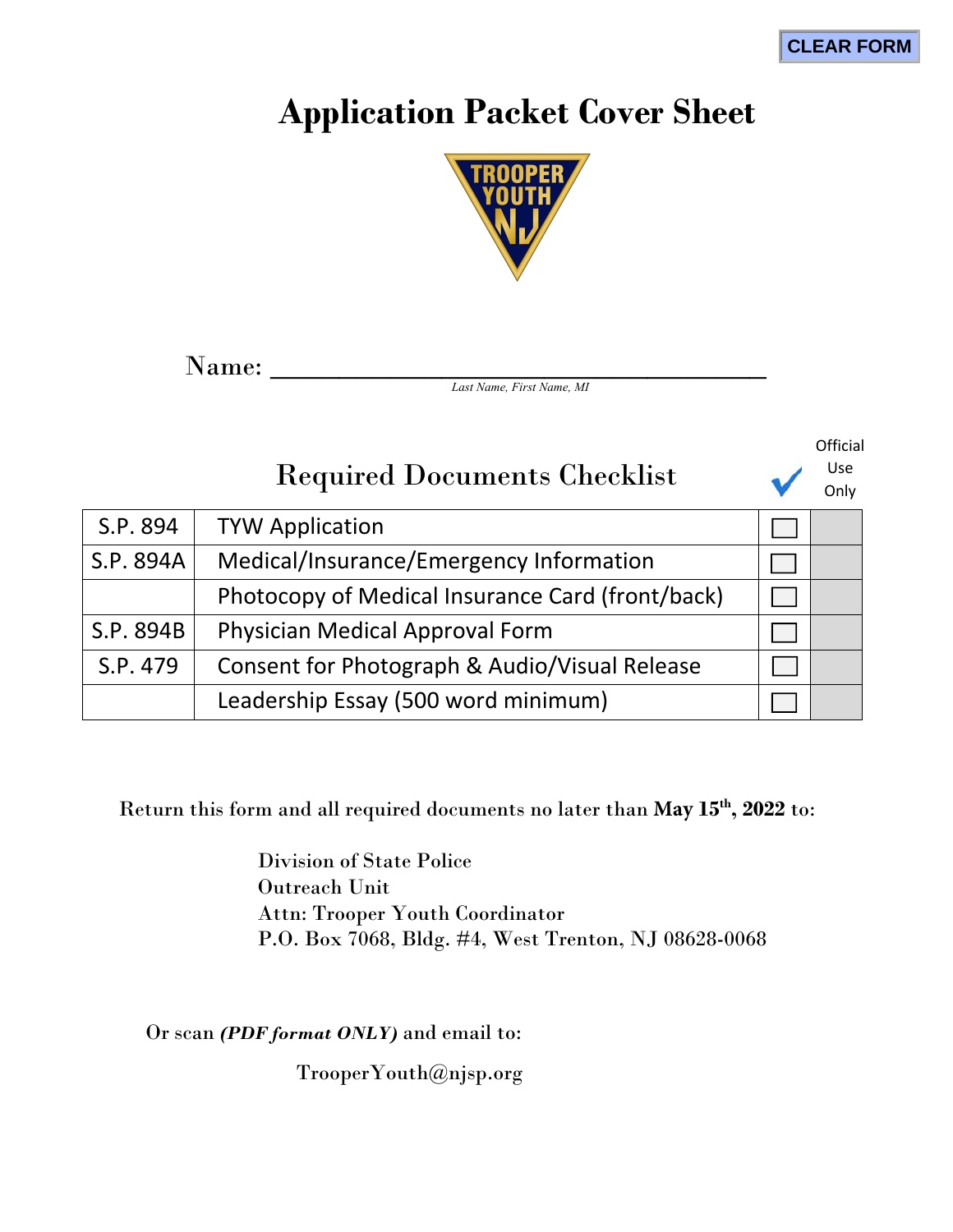# **NEW JERSEY STATE POLICE Trooper Youth Week — Application**

### **1. Applicant Information** - to be completed by **Student**

| . .                                                                                                       |                    |                                |        |                                              |     |                                                                                             |                      |                                                                                                                                                                                                               |                                               |  |
|-----------------------------------------------------------------------------------------------------------|--------------------|--------------------------------|--------|----------------------------------------------|-----|---------------------------------------------------------------------------------------------|----------------------|---------------------------------------------------------------------------------------------------------------------------------------------------------------------------------------------------------------|-----------------------------------------------|--|
| Name (Last, First, MI)                                                                                    |                    |                                | Gender |                                              | Age | Date of Birth                                                                               | <b>Email Address</b> |                                                                                                                                                                                                               |                                               |  |
|                                                                                                           |                    |                                |        |                                              |     |                                                                                             |                      |                                                                                                                                                                                                               |                                               |  |
| Address (Number & Street, City, State, ZIP Code)                                                          |                    |                                | County |                                              |     | Telephone                                                                                   |                      |                                                                                                                                                                                                               |                                               |  |
|                                                                                                           |                    |                                |        |                                              |     |                                                                                             |                      | $\begin{array}{ccc}\nT\text{-Shift} & \bigcirc & \text{S} & \bigcirc & \text{L} & \bigcirc & \text{XXL} \\ \text{Size} & & \bigcirc & \text{M} & \bigcirc & \text{XL} & \bigcirc & \text{other}\n\end{array}$ |                                               |  |
| Race or Ethnic Group (Completion of this question<br>is voluntary. The requested information will be kept | Hispanic or Latino |                                |        | African American/Black (Not Hispanic/Latino) |     | ( Native Amer./Alaskan Native (Not Hispanic/Latino) ( 2 or more races (Not Hispanic/Latino) |                      |                                                                                                                                                                                                               |                                               |  |
| confidential and used for statistical purposes.)                                                          |                    | White (Not Hispanic/Latino)    |        | Asian (Not Hispanic/Latino)                  |     | Native Hawaiian/Other Pacific Islander (Not Hispanic/Latino)                                |                      |                                                                                                                                                                                                               |                                               |  |
| Parent/Guardian Name                                                                                      |                    | Parent/Guardian Home Telephone |        |                                              |     | Parent/Guardian Work Telephone                                                              |                      |                                                                                                                                                                                                               | Parent/Guardian Cell Phone (24 Hr. Emergency) |  |
|                                                                                                           |                    |                                |        |                                              |     |                                                                                             |                      |                                                                                                                                                                                                               |                                               |  |
| Parent/Guardian Address if different from above (Number & Street, City, State, ZIP Code)                  |                    |                                |        |                                              |     | Parent/Guardian County                                                                      |                      | Parent/Guardian Email Address                                                                                                                                                                                 |                                               |  |
|                                                                                                           |                    |                                |        |                                              |     |                                                                                             |                      |                                                                                                                                                                                                               |                                               |  |
|                                                                                                           |                    |                                |        |                                              |     |                                                                                             |                      |                                                                                                                                                                                                               |                                               |  |

#### **2. Essay** - to be completed by **Student**

The applicant shall **submit an essay** describing leadership traits they consider important and how these attributes relate to the law enforcement profession. The essay may meet or exceed 500 words but shall not be less than the 500 word minimum. **Failure to submit the required essay may result in non-selection.**

### **3. School Certification** - to be completed by **High School Guidance Counselor**

Name of Guidance Counselor **Counselor** Cuidance Counselor Signature Counselor Signature Date Date

| Address (Number & Street, City, State, ZIP Code)                                                                                                                           | Telephone                                                                                                                                                                |
|----------------------------------------------------------------------------------------------------------------------------------------------------------------------------|--------------------------------------------------------------------------------------------------------------------------------------------------------------------------|
|                                                                                                                                                                            |                                                                                                                                                                          |
|                                                                                                                                                                            |                                                                                                                                                                          |
| I hereby certify the Applicant is in good academic standing and the Applicant will in all likelihood successfully complete their junior year in high school. Additionally, |                                                                                                                                                                          |
|                                                                                                                                                                            |                                                                                                                                                                          |
|                                                                                                                                                                            |                                                                                                                                                                          |
|                                                                                                                                                                            |                                                                                                                                                                          |
|                                                                                                                                                                            | sophomores who are currently 17 years of age may also be eligible. The Applicant must not have reached their 18th birthday prior to the graduation date of their Trooper |

#### **4. Reference**

| Applicant is Recommended by |                            | Relationship to Applicant                                                                                 |      | Telephone |
|-----------------------------|----------------------------|-----------------------------------------------------------------------------------------------------------|------|-----------|
| ◯ NJSP/Law Enforcement      | High School Principal      | Religious Leader                                                                                          |      |           |
| <b>C</b> Guidance Counselor | ◯ Community Representative | $\bigcap$ Other:                                                                                          |      |           |
|                             |                            | I hereby certify that the Applicant named above is honest, of good reputation, and sound moral character. |      |           |
|                             |                            |                                                                                                           |      |           |
|                             | Reference Signature        |                                                                                                           | Date |           |

**5. Week** - to be completed by the **Parent/Guardian**

**August 1st-5th, 2022 – You will be notified as to your acceptance in the program as decisions are finalized.**

#### **6. Waiver & Release** - to be completed by the **Applicant AND the Parent/Guardian**

In consideration of the New Jersey State Police (NJSP) allowing me to participate in the Trooper Youth Week program at the NJSP Academy, I, the undersigned, for myself, my heirs, executors, administrators and assigns, hereby waive and release any and all claims for damages or loss to my person and/or property that may be caused by any act, or failure to act, of the NJSP, its officers, agents, employees or recruits. I assume the risk of any and all dangerous conditions in and about the training area and Academy property and waive any and all specific notice of the existence of such conditions.

My participation in the Trooper Youth Week program is purely voluntary and done at my own risk. I expressly acknowledge that there is some risk in participating in law enforcement training exercises. Knowing that some risk exists, I nevertheless voluntarily assume all risks of loss, damage or injury that may be sustained while participating in these exercises, even though they may arise out of the negligence of the persons entities listed above. I agree to accept and abide by the Trooper Youth Week Rules & Regulations as established by the NJSP and to obey the directions of the designated training officers. Failure to do so **SHALL** result in my removal from the Trooper Youth Week program.

I have read and understand the contents of this WAIVER & RELEASE as well as the TROOPER YOUTH WEEK RULES & REGULATIONS and I am signing voluntarily. **THE SIGNATURE OF A PARENT OR LEGAL GUARDIAN IS REQUIRED.**

| Candidate Signature                                                                            | Date                                                          | Parent/Guardian Signature | Date |
|------------------------------------------------------------------------------------------------|---------------------------------------------------------------|---------------------------|------|
| Return this form no later than <b>May 15, 2022</b> to: Division of State Police, Outreach Unit | Attn: Trooper Youth Coordinator                               |                           |      |
|                                                                                                | P.O. Box 7068, Bldg. #4, West Trenton, NJ 08628-0068          |                           |      |
|                                                                                                | or scan (PDF format ONLY) and email to: TrooperYouth@nisp.org |                           |      |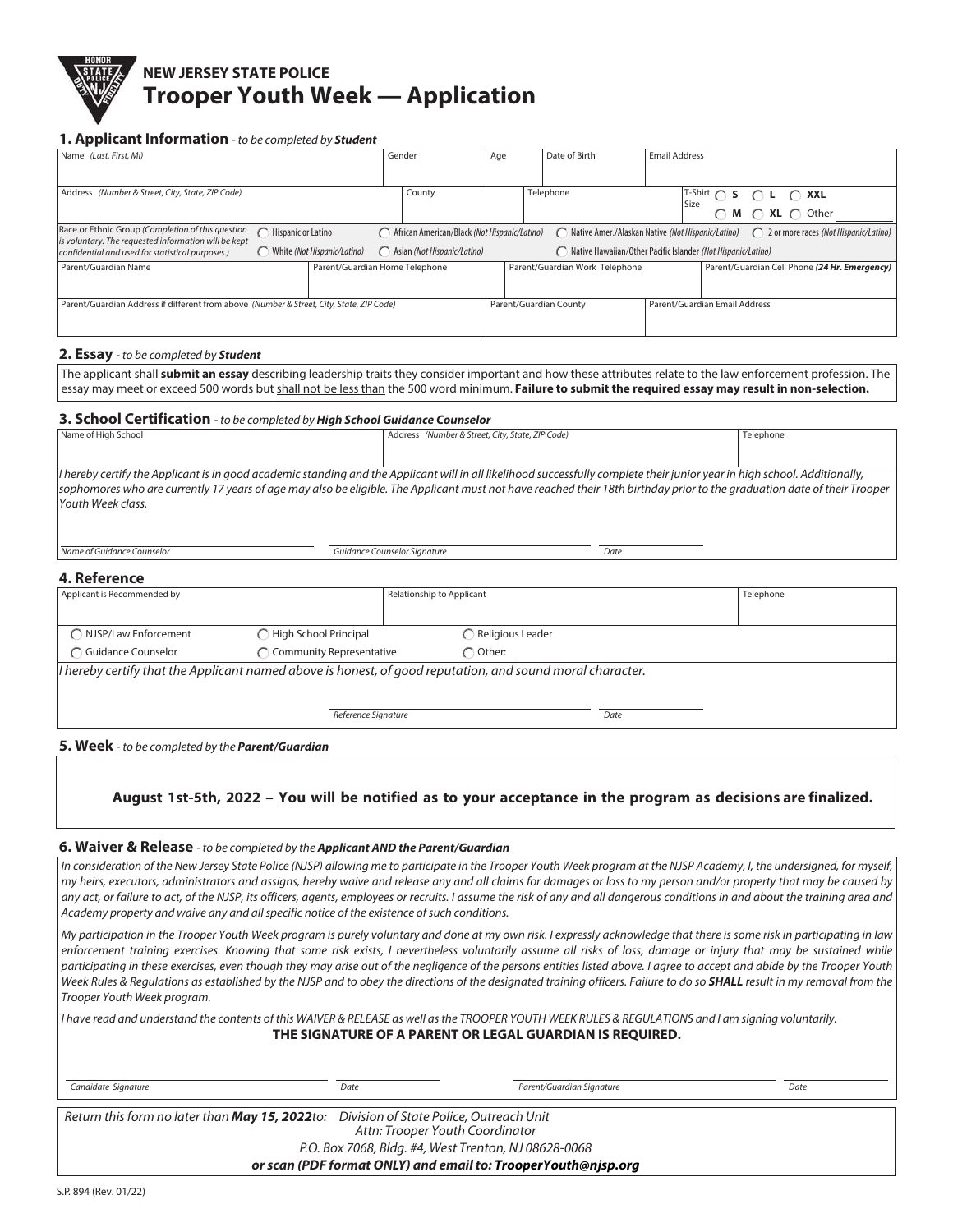# **NEW JERSEY STATE POLICE Trooper Youth Week — Medical/Insurance/Emergency Information**

To be completed by Parent/Guardian. Mark N/A when information is not applicable. Attach additional information as necessary.

| Last Name, First Name, MI                                                                                           | Date of Birth |
|---------------------------------------------------------------------------------------------------------------------|---------------|
| A. Explain any existing medical conditions/allergies/nutritional requirements the Trooper Youth Applicant may have: |               |
|                                                                                                                     |               |
| 4                                                                                                                   |               |

| Medication   | Dosage                | Condition prescribed for |                     |
|--------------|-----------------------|--------------------------|---------------------|
| Side Effects | Prescribing Physician |                          | Physician Telephone |
| Medication   | Dosage                | Condition prescribed for |                     |
| Side Effects | Prescribing Physician |                          | Physician Telephone |
| Medication   | Dosage                | Condition prescribed for |                     |
| Side Effects | Prescribing Physician |                          | Physician Telephone |

### **The Trooper Youth will bring** *four full days' supply of medication only*.

Prior to Trooper Youth's arrival, all medications are to be labeled and stored in their original container or prescription container, as applicable and in accordance with manufacturer instructions.

## **FAILURE TO COMPLY WILL PREVENT THE STUDENT FROM PARTICIPATING IN THE TROOPER YOUTH WEEK PROGRAM.**

**C.** Emergency Contact Information:

Trooper Youth Applicant:

| . .     | Name | Relationship | 24 Hour Telephone |
|---------|------|--------------|-------------------|
| -<br>–… | Name | Relationship | 24 Hour Telephone |

*I, the Parent/Guardian, grant the New Jersey State Police permission to seek/provide medical attention in case of emergency should I not be able to be contacted.*

| Parent/Guardian Name | Parent/Guardian Signature | <b>Physician Name</b> | Physician Telephone |
|----------------------|---------------------------|-----------------------|---------------------|
|                      |                           |                       |                     |

### **D.** Health Insurance Information:

### **NOTE: A PHOTOCOPY OF YOUR MEDICAL INSURANCE CARD (Front & Back) MUST BE ATTACHED TO THIS FORM.**

| <b>Insurance Company</b><br>Name | <b>Address</b>                                                                                                                                  |                    | Telephone                                                   |
|----------------------------------|-------------------------------------------------------------------------------------------------------------------------------------------------|--------------------|-------------------------------------------------------------|
| Policy Number                    | Group Number                                                                                                                                    | Policy Holder Name |                                                             |
| Policy Holder<br>Address         | Telephone                                                                                                                                       |                    | Policy Holder Date of Birth   Relationship to Trooper Youth |
|                                  | Trooper Youth Applicant has no health insurance. If insurance coverage is NOT available for the participant, please complete the section below: |                    |                                                             |

The Trooper Youth Applicant named above is not covered by health insurance. As a condition of participation, I hereby acknowledge that as the parent or legal guardian, that I shall bear and be liable for any and all medical, hospital, or related costs, damages, losses, and expenses incurred due to any injuries or illness that he or she may suffer during their participation in the Trooper Youth Week Program. I further acknowledge and agree that both the New Jersey State Police and the State of New Jersey will have no financial responsibility for any of the costs or expenses outlined above.

Parent/Guardian Name **Signature of Parent/Guardian** Date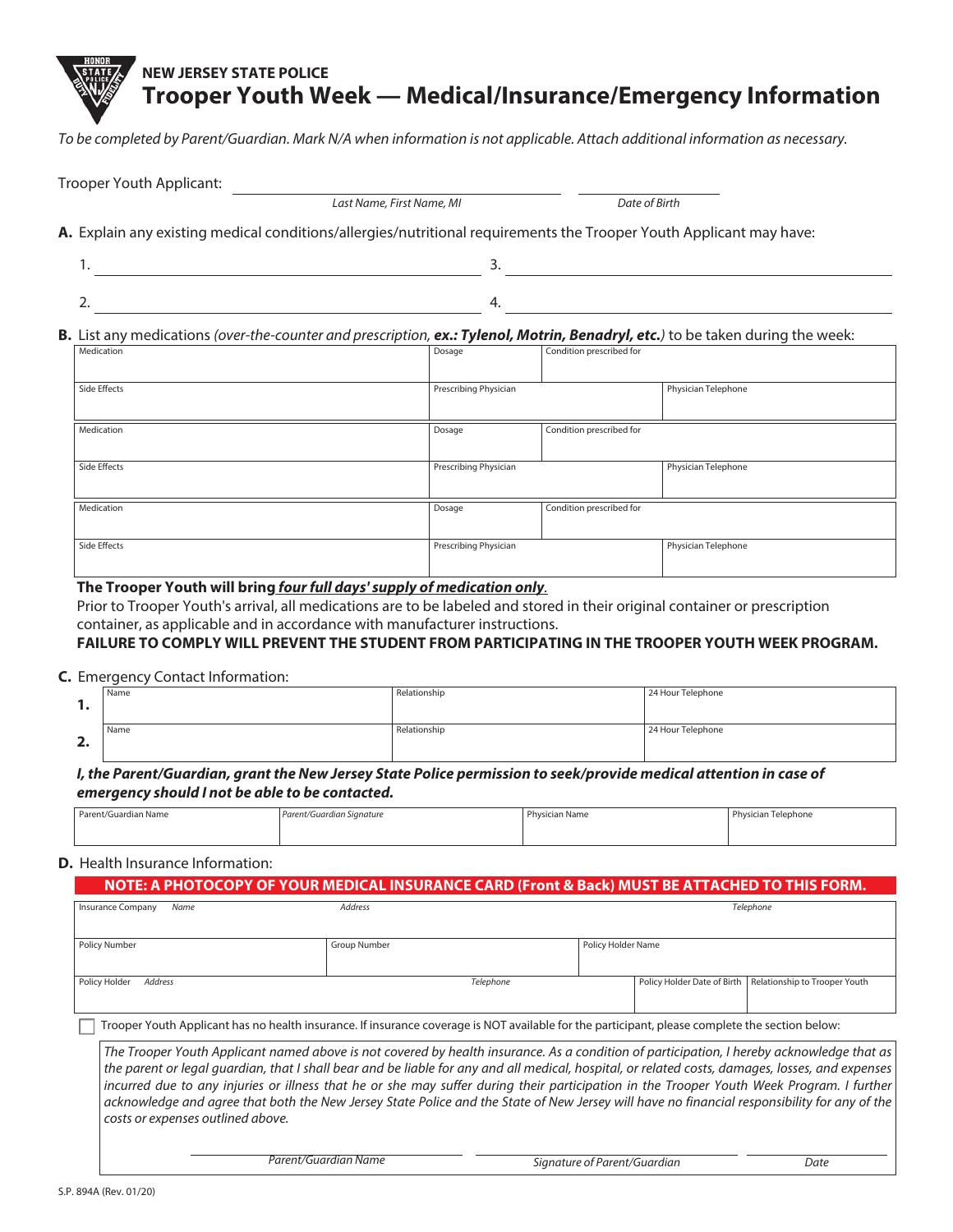

## **NEW JERSEY STATE POLICE Trooper Youth Week - Physician Medical Approval Form**

Dear Physician:

The following individual has submitted an application to participate in the New Jersey State Police (NJSP) Trooper Youth Week Program.

Name: \_\_\_\_\_\_\_\_\_\_\_\_\_\_\_\_\_\_\_\_\_\_\_\_\_\_\_\_\_\_\_\_\_\_\_\_\_\_\_\_\_\_\_\_\_\_\_\_\_\_\_\_\_\_\_\_\_\_\_\_\_\_\_\_\_\_\_\_\_\_\_\_\_\_\_\_\_\_\_\_\_\_\_\_\_\_\_\_\_\_\_

### Address:\_\_\_\_\_\_\_\_\_\_\_\_\_\_\_\_\_\_\_\_\_\_\_\_\_\_\_\_\_\_\_\_\_\_\_\_\_\_\_\_\_\_\_\_\_\_\_\_\_\_\_\_\_\_\_\_\_\_\_\_\_\_\_\_\_\_\_\_\_\_\_\_\_\_\_\_\_\_\_\_\_\_\_\_\_\_\_\_\_\_

As part of the Trooper Youth Week Program, the NJSP requires each applicant to undergo a medical examination by a licensed physician. Trooper Youth Applicants should be in good physical health and able to participate in physical fitness activities (marching, running on all surfaces [blacktop, grass, sand]), calisthenics and organized athletic sports. Trooper Youth Week is a residential program. Applicants receive room and board at the NJSP Academy in Sea Girt, NJ.

| Physician's Statement (Please check one box)                                                                                                                                                                                                                                                                                                                                                                                                                                                                                                                                                                                                                                                                                                                                                                                                                                                                                                                                                                                                                                                                             |
|--------------------------------------------------------------------------------------------------------------------------------------------------------------------------------------------------------------------------------------------------------------------------------------------------------------------------------------------------------------------------------------------------------------------------------------------------------------------------------------------------------------------------------------------------------------------------------------------------------------------------------------------------------------------------------------------------------------------------------------------------------------------------------------------------------------------------------------------------------------------------------------------------------------------------------------------------------------------------------------------------------------------------------------------------------------------------------------------------------------------------|
| I have examined the above named applicant and find he/she can safely perform in the program.                                                                                                                                                                                                                                                                                                                                                                                                                                                                                                                                                                                                                                                                                                                                                                                                                                                                                                                                                                                                                             |
| I have examined the above named applicant and find he/she cannot safely perform in the program.<br>ப                                                                                                                                                                                                                                                                                                                                                                                                                                                                                                                                                                                                                                                                                                                                                                                                                                                                                                                                                                                                                     |
| Examination shall be consistent with the 2014 14-Element AHA/ACC Recommendations.                                                                                                                                                                                                                                                                                                                                                                                                                                                                                                                                                                                                                                                                                                                                                                                                                                                                                                                                                                                                                                        |
| Examination date MAY NOT be greater than one year old from the last day the applicant attends the Trooper<br>Youth Week Program.                                                                                                                                                                                                                                                                                                                                                                                                                                                                                                                                                                                                                                                                                                                                                                                                                                                                                                                                                                                         |
| Physician's Signature<br>Date                                                                                                                                                                                                                                                                                                                                                                                                                                                                                                                                                                                                                                                                                                                                                                                                                                                                                                                                                                                                                                                                                            |
| Please Type or Print:                                                                                                                                                                                                                                                                                                                                                                                                                                                                                                                                                                                                                                                                                                                                                                                                                                                                                                                                                                                                                                                                                                    |
| Physician's Name: Name: Name and All Physician's Name: Name and All Physician's Name and All Physician All Physician All Physician All Physician All Physician All Physician All Physician All Physician All Physician All Phy                                                                                                                                                                                                                                                                                                                                                                                                                                                                                                                                                                                                                                                                                                                                                                                                                                                                                           |
| Address: Analysis and the state of the state of the state of the state of the state of the state of the state of the state of the state of the state of the state of the state of the state of the state of the state of the s                                                                                                                                                                                                                                                                                                                                                                                                                                                                                                                                                                                                                                                                                                                                                                                                                                                                                           |
| Affix Physician's Office Stamp:                                                                                                                                                                                                                                                                                                                                                                                                                                                                                                                                                                                                                                                                                                                                                                                                                                                                                                                                                                                                                                                                                          |
| (Must be M.D. or D.O.; Physician Assistant or                                                                                                                                                                                                                                                                                                                                                                                                                                                                                                                                                                                                                                                                                                                                                                                                                                                                                                                                                                                                                                                                            |
| <b>Nurse Practitioner is NOT acceptable.)</b>                                                                                                                                                                                                                                                                                                                                                                                                                                                                                                                                                                                                                                                                                                                                                                                                                                                                                                                                                                                                                                                                            |
| The 14-Element, American Heart Association/American College of Cardiology Recommendations for Preparticipation<br><b>Cardiovascular Screening of Competitive Athletes:</b>                                                                                                                                                                                                                                                                                                                                                                                                                                                                                                                                                                                                                                                                                                                                                                                                                                                                                                                                               |
| (Personal history)<br>1. Exertional chest pain/discomfort<br>2. Unexplained syncope/near-syncope†<br>3. Excessive exertional and unexplained dyspnea/fatigue, associated with exercise<br>4. Prior recognition of a heart murmur<br>5. Elevated systemic blood pressure<br>(Family history)<br>6. Premature death (sudden and unexpected, or otherwise) before age 50 years due to heart disease, in one or more relatives<br>7. Disability from heart disease in a close relative under 50 years of age<br>8. Specific knowledge of certain cardiac conditions in family members: hypertrophic or dilated cardiomyopathy, long-QT syndrome or<br>other ion channelopathies, Marfan syndrome, or clinically important arrhythmias<br>(Physical examination)<br>9. Heart murmur‡<br>10. Femoral pulses to exclude aortic coarctation<br>11. Physical stigmata of Marfan syndrome<br>12. Brachial artery blood pressure (sitting position) §<br>13. If individual has been restricted from participation in sports in the past<br>14. If individual has had prior testing for the heart, ordered by a health care provider |
| *Parental verification is recommended for high school and middle school athletes.<br>†Judged not to be neurocardiogenic (vasovagal); of particular concern when related to exertion.<br>Auscultation should be performed in both supine and standing positions (or with Valsalva maneuver), specifically to identify murmurs of dynamic left ventricular outflow tract obstruction.<br>§Preferably taken in both arms.                                                                                                                                                                                                                                                                                                                                                                                                                                                                                                                                                                                                                                                                                                   |
| Please list any relevant restrictions or limitations if any:                                                                                                                                                                                                                                                                                                                                                                                                                                                                                                                                                                                                                                                                                                                                                                                                                                                                                                                                                                                                                                                             |